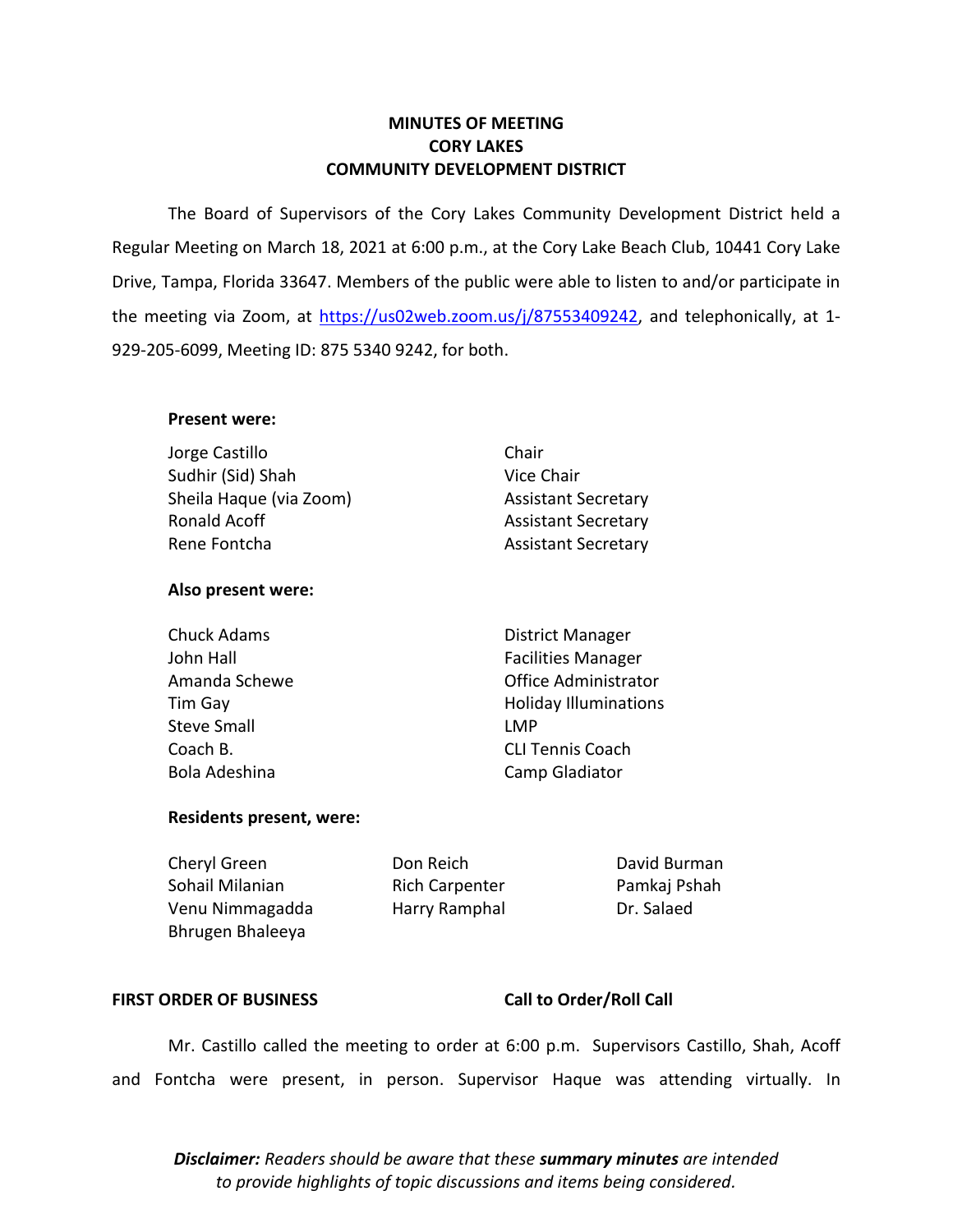consideration of the COVID-19 pandemic, this meeting was also being offered virtually, via Zoom, and telephonically to allow public participation while reducing person-to-person contact.

#### **SECOND ORDER OF BUSINESS Chairman's Opening Comments**

 Mr. Castillo welcomed all meeting attendees and urged residents to remind their neighbors that Board meetings are held on the third Thursday of each month.

#### **THIRD ORDER OF BUSINESS Other Supervisors' Opening Comments**

 Mr. Acoff welcomed all meeting attendees and stated that the Board's goal is to serve all Cory Lake Isle (CLI) residents and he was looking forward to a very informative meeting.

Mr. Fontcha thanked everyone for attending the meeting and encouraged all CLI residents to get vaccinated.

 Mr. Shah thanked Ms. Schewe and other staff members for successfully planning and 2021. He thanked the residents for attending this meeting. Ms. Schewe stated that 90 residents were vaccinated at the vaccination event. The next event is only for residents who are not yet vaccinated. facilitating the COVID-19 vaccination event; the next vaccine event would be on March 30,

 Ms. Haque commented the vaccination event was fantastic and everyone's effort was amazing.

# **FOURTH ORDER OF BUSINESS Public Comments** *(agenda items)* **[3 minutes per speaker]**

 Resident Cheryl Green expressed her dissatisfaction with the security guards at the gate and read a prepared statement into the record detailing a specific incident involving a guard granting a groundskeeper access to her property against her wishes. An explanation of the required operating protocol was provided to Ms. Green and she advised that she understood. Mr. Acoff apologized to Ms. Green for her experience and questioned the District's liability if a visitor is granted access and that person falls or is injured on a resident's property. Mr. Adams stated there is something in the law that protects the CDD from that kind of liability and he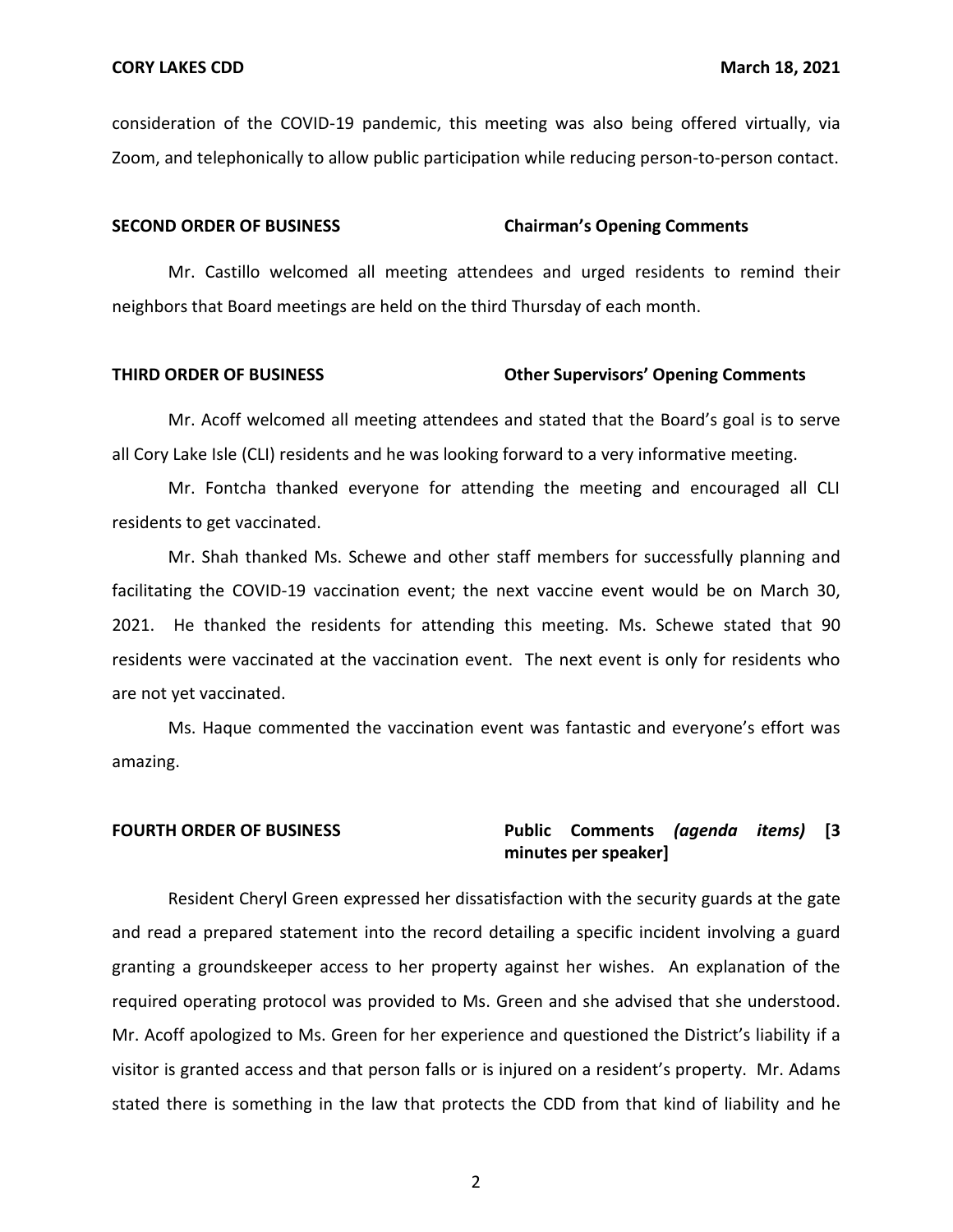would obtain and forward a copy of District Counsel's opinion on liability relating to access to the community to Mr. Acoff. He informed Ms. Green that her letter would not be transcribed into the minutes because it discusses access matters, which are exempted from public record documents.

 Resident Don Reich recounted a recent incident at the pool that resulted in an altercation between a group of young boys and the family of a four-year-old boy who was hurt as a result of the teenagers' horseplay. Upon hearing that there was no pool attendant at the pool at the time of the incident, Mr. Reich went to the Clubhouse and found the attendant in the office monitoring everything via the video cameras. He was relieved to see that a pool attendant was on duty but questioned how the matter was handled. Ms. Schewe advised that that was that pool attendant's last day.

 Resident and POA President Harry Ramphal voiced his appreciation to the Board and Staff for having additional signage installed and for facilitating the COVID-19 vaccine event.

 Resident Rich Carpenter noted that Lines 164 and 165 of the previous month's minutes referred to Hunter's Green having a fitness center and voiced his opinion that the CLI fitness center is 100% better than the one at Hunter's Green where any resident who wants to use March Activity Report, Mr. Carpenter noted two items under "Beach Club", on Page 1, wherein residents moved an icemaker, flooded the kitchen and lounge area floor and damaged the freezer. He voiced his opinion that it was outrageous that someone did that and hoped that the rest of the community does not have to pay for the damages. Discussion ensued regarding the icemaker, cost of the damages and whether cameras captured the offenders. their fitness facility must pay a \$120 per month usage fee. Referencing the Facilities Manager

 Resident Sohail Milanian stated that he has been a CLI resident for over 27 years and, in his opinion, certain things were promised that have not materialized, specifically, access to natural gas lines that residents of other Isles enjoy. He felt that the reclinatas were in need of maintenance, as they obstructed his line of sight while driving, and suggested the Board take action against those responsible for maintaining the reclinatas. Mr. Castillo stated that the reclinatas were discussed in a recent joint CDD/HOA meeting and the CDD previously offered to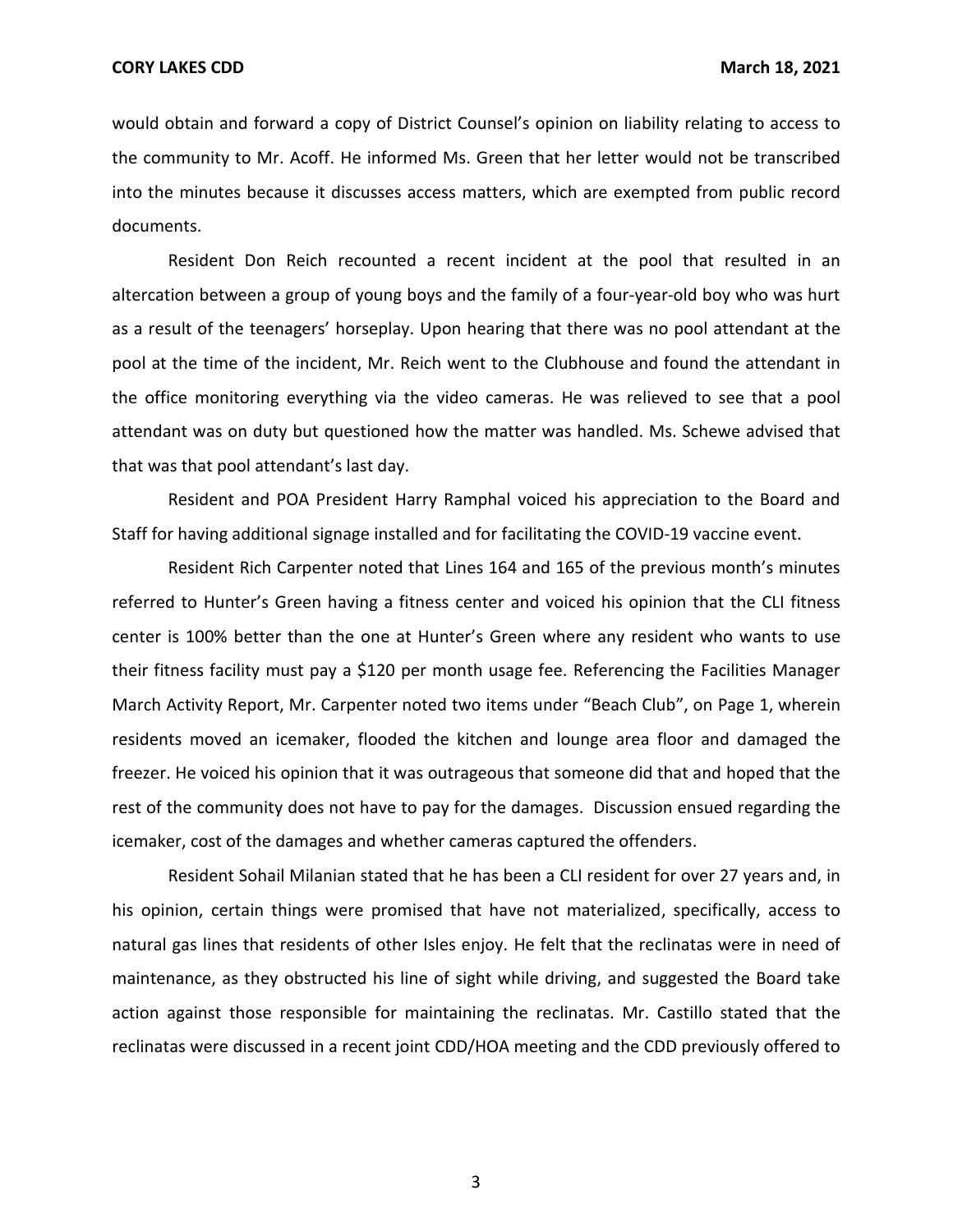**CORY LAKES CDD March 18, 2021** 

take over and prune the reclinatas but the offer was rejected by the homeowners. The CDD Board is counting on the POA to resolve the matter.

 Resident Pamkaj Pshah stated he wished to comment on scheduling and managing of Seventh and Tenth Orders of Business, which are dedicated to the tennis courts and the gym. the recreational facilities available to residents. Mr. Shah stated he could comment during the

**Update: Landscape Activities** 

### **This item, previously the Eighth Order of Business, was presented out of order**

 Mr. Small stated, thus far, LMP completed seven of the nine proposals that were previously approved by the Board and anticipated completing the remaining two during March. He hoped to meet with Mr. Hall the following week. Regarding which areas had been landscaped, Mr. Small stated inside and outside of the pool area, the kid's area and in front of the Clubhouse.

# ▪ **Public Comments - Resumed**

 behind his house, resulting in the home being open to the road. He voiced his concern that people are starting to walk through his property to access the road and asked the Board to have new trees planted. Mr. Castillo stated Mr. Hall was working on a plan with LMP to fill gaps; the area in question would be inspected within the next few weeks. Mr. Nimmagadda was asked to attend the next meeting for an update on the plan to install new trees. Mr. Hall was asked to obtain and present proposals at the next meeting to plant buffer trees behind Mr. Resident Venu Nimmagadda stated, last October, heavy winds destroyed the trees Nimmagadda's home.

# **FIFTH ORDER OF BUSINESS Consideration of Camp Gladiator Fitness Program Proposal**

 Referencing a program proposal, Ms. Bola Adeshina stated Camp Gladiator (CG) is a community-based outdoor workout camp, where exercise classes are held at local park, church and school parking lots. She requested permission to bring CG into CLI at no charge to the CDD. with over 400 national locations and over 138 locations in the Tampa Bay area. CG is the only The pandemic enabled CG to go from a virtual fitness company to an outdoor fitness company,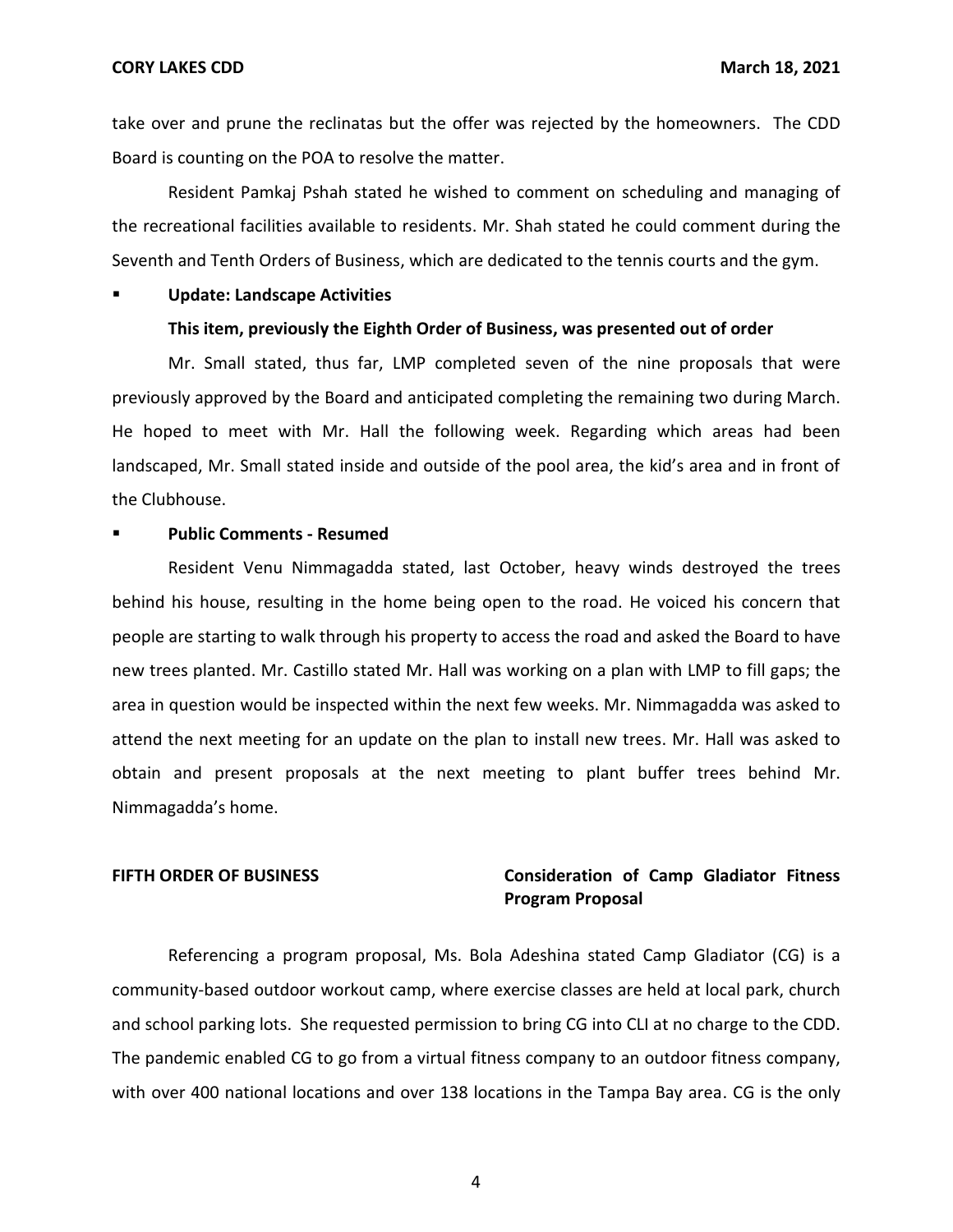outdoor fitness company that is partnered with United Health Care's "Silver Sneakers" program for seniors.

 insurance, other communities that have allowed CG onto their properties, granting access to residents from surrounding communities, contract details, marketing and costs. Ms. Adeshina confirmed that there would be no financial commitment to the CDD. Ms. Adeshina responded to questions regarding a trial period, class schedules,

 **On MOTION by Mr. Castillo and seconded by Mr. Fontcha, with all in favor, consenting to the Camp Gladiator four-week trial period exercise program, commencing April 19, 2021, was approved.** 

### SIXTH ORDER OF BUSINESS **Discussion: Holiday Lighting (Mr. Tim Gay)**

 Mr. Gay stated that he accepted Mr. Hall's invitation to the meeting to discuss the holiday lighting and he welcomed questions from the Board.

 Mr. Fontcha voiced his opinion that CLI's holiday lighting lags behind neighboring communities and could be better. Mr. Castillo felt that the holiday lights were very dull, despite the increased funds allocated to lighting, and suggested installing lights on most of the palms on the post straightaway to create a "wow factor."

 In addressing the comparisons between the lighting at Hunter's Green versus the lighting in CLI, Mr. Gay stated Hunter's Green has a more condensed landscape and oak trees, which nicely accommodates snowflake lighting; whereas, CLI has an expansive landscape with a lot of grass to cover and palm trees and there is only so much that can be done with palm trees. He discussed thinning the lights for more light exposure, placing red matchsticks atop trees, not been used in CLI that could elevate the lighting. He plans to demonstrate the new product for Mr. Hall once he becomes a dealer for the product. placing snowflake silhouettes around the lampposts with garland and two products that have

 the contract four years ago, he made countless visits to CLI to come up with the design and, although there have been a few adjustments, the original design has been upheld. The goal, Mr. Acoff asked about the holiday lighting process. Mr. Gay stated, upon being awarded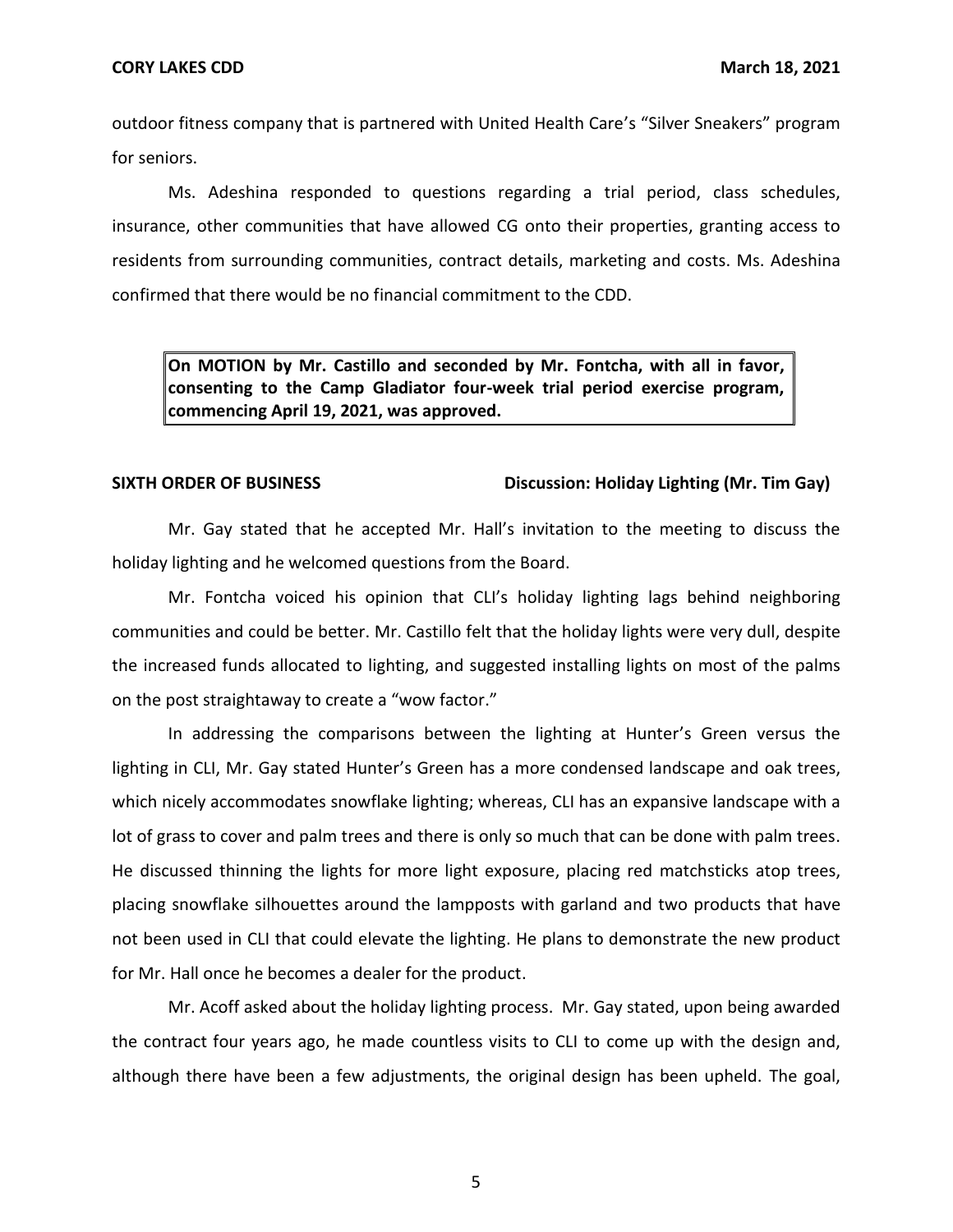first and foremost, for a community is to use classic platinum lighting. Mr. Gay discussed expanding the colors of the lights for CLI and scheduling a demonstration at the Clubhouse. Discussion ensued regarding achieving the "wow factor", illuminating every third palm tree at the Cross Creek entrance, lighting roofs, dropping snowflakes in the reclinata trees and applying net lighting on low shrubbery. Mr. Castillo invited Mr. Gay to attend the next meeting.

# **SEVENTH ORDER OF BUSINESS Continued Discussion: Tennis Court Usage Times and Policies**

Mr. Adams gave the following update:

 $\triangleright$  Staff was able to finalize the exclusive contract with Coach B.

 $\triangleright$  Coach B submitted the follow-up materials that were pending before the pandemic.

 $\triangleright$  Coach B accepted Staff's invitation and is present at tonight's meeting.

 Mr. Acoff stated he toured the tennis courts recently and, from his observation, there were no issues; it appeared that the Coach was coaching and everybody was having fun. Mr. Shah voiced his support for the resident who came forward at the last meeting to recount issues with Coach B and asked Coach B to submit the list of students that he is currently coaching and verify that they are all CLI residents.

 Resident Bhrugen Bhaleeya reiterated his experience on the tennis courts with Coach B and stated a benefit of Coach B's exclusivity is that he has a time slot for Court 1 and, in his opinion, residents who play tennis with their own coaches are made to feel uncomfortable. He felt that the tennis courts should be first come, first served. He stated that Mr. Hall recently occupy a court for more than one hour and one of those individuals must be a CLI resident. informed Coach B that the rules stipulate that, if someone is waiting for a court, players cannot

 Mr. Acoff stated the Board cannot get involved in quarrels and would like the matter resolved tonight; the Board expects the Coach to work together with residents and to understand the limits of the Agreement and abide by them. Mr. Shah stated, starting tonight, Coach B no longer has exclusivity at the tennis courts.

 Mr. Adams stated that the Board previously entertained two pitches for exclusivity and approved Coach B as a CDD-sponsored coach. Coach B submitted the back-up materials that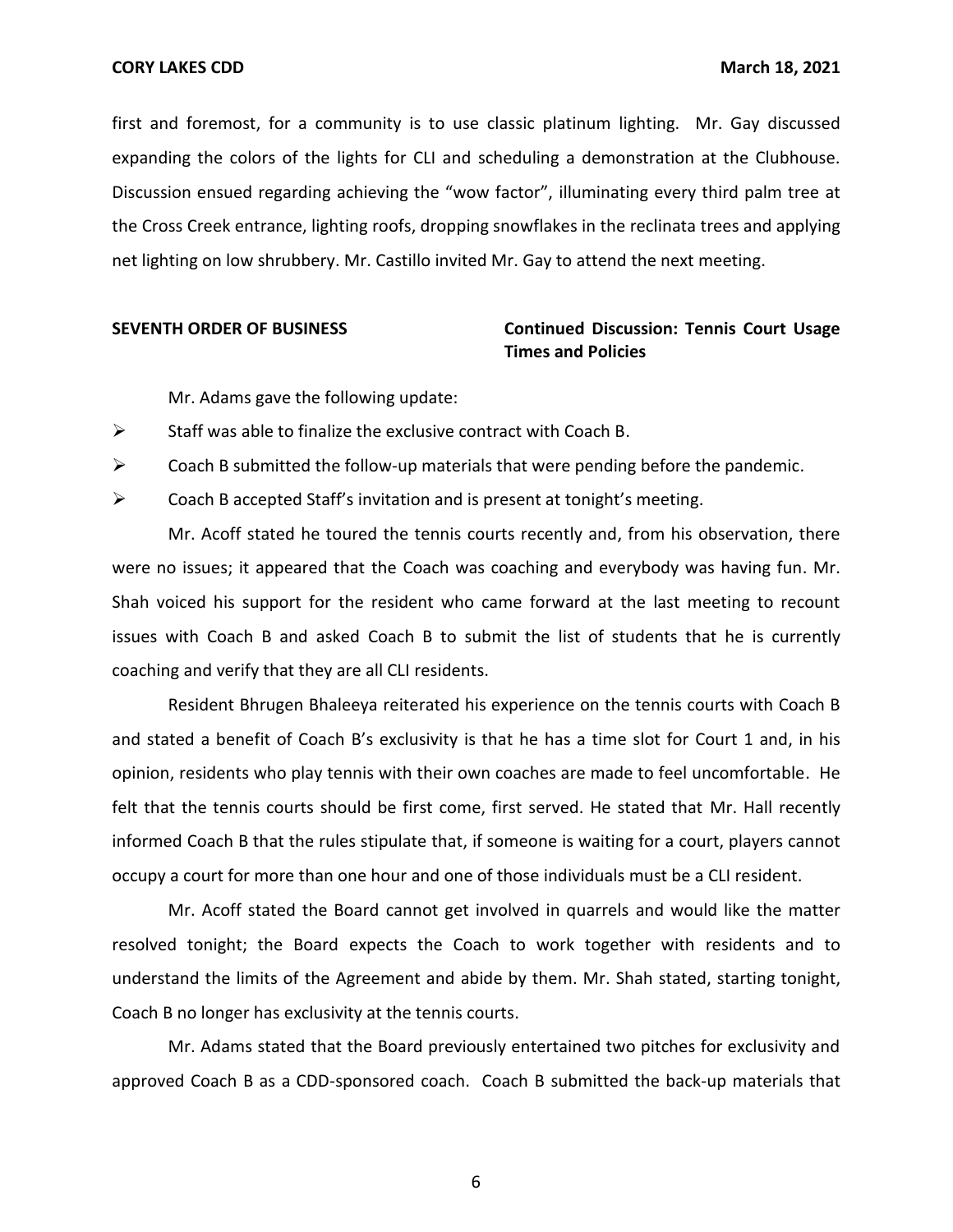were required; therefore, his contract is valid. Discussion ensued regarding whether the Board can rescind Coach B's contract, the payment portion outlined in the contract, tennis rules, was asked to obtain proposals for the hockey rink conversion. Ms. Schewe would send an e- blast regarding Coach B's schedule. Mr. Adams was asked to check with District Counsel regarding amending the language in the exclusivity agreement, to allow residents to work with coaches other than Coach B on the CLI tennis courts. Coach B's schedule and converting the hockey rink into pickleball and tennis courts. Mr. Hall

### **EIGHTH ORDER OF BUSINESS Update: Landscape Activities**

This item was presented following the Fourth Order of Business.

# **NINTH ORDER OF BUSINESS The Status Control of August Control of August 2013 Control of August 2013 Control of August 2014 Control of August 2014 Control of August 2014 Control of August 2014 Control of August 2015 Contr Capri Isles**

 Southwest Florida Water Management District (SWFWMD) on obtaining an approved drainage design but nothing has been finalized yet. Mr. Adams pointed out that, subsequent to their previous meeting, there was a re-affirmed commitment that the Developer was actively pursuing having the design completed for SWFWMD and the matter was still in progress. Mr. Hall stated the Engineers for Ryan Homes (RH) were still working with the

#### **TENTH ORDER OF BUSINESS TEND BUSICALLY BUSICALLY DISCUSSION: Gym Expansion**

Mr. Castillo recalled that, at the last meeting, the consensus was to create a priority list.

 Mr. Adams presented a Projects List from 2018, which consisted of the operational and the capital items for CLI. Regarding the Reserve Study, Mr. Adams stated the Reserve Study is the CDD is using it as a long-term map for long-term reinvestments into certain assets, such as the roadways. Mr. Shah believed that the roads should be addressed sooner, rather than later, and should be completed in phases, with Phase 1 being the two entrances, Phase 2 being the loop and the other phases being the different Isles. The Board and Staff discussed which roads were deteriorating the most, the City, the sanitary sewer, inviting a Council member to a fairly common on the HOA/POA side to establish appropriate reserves, on an annual basis, and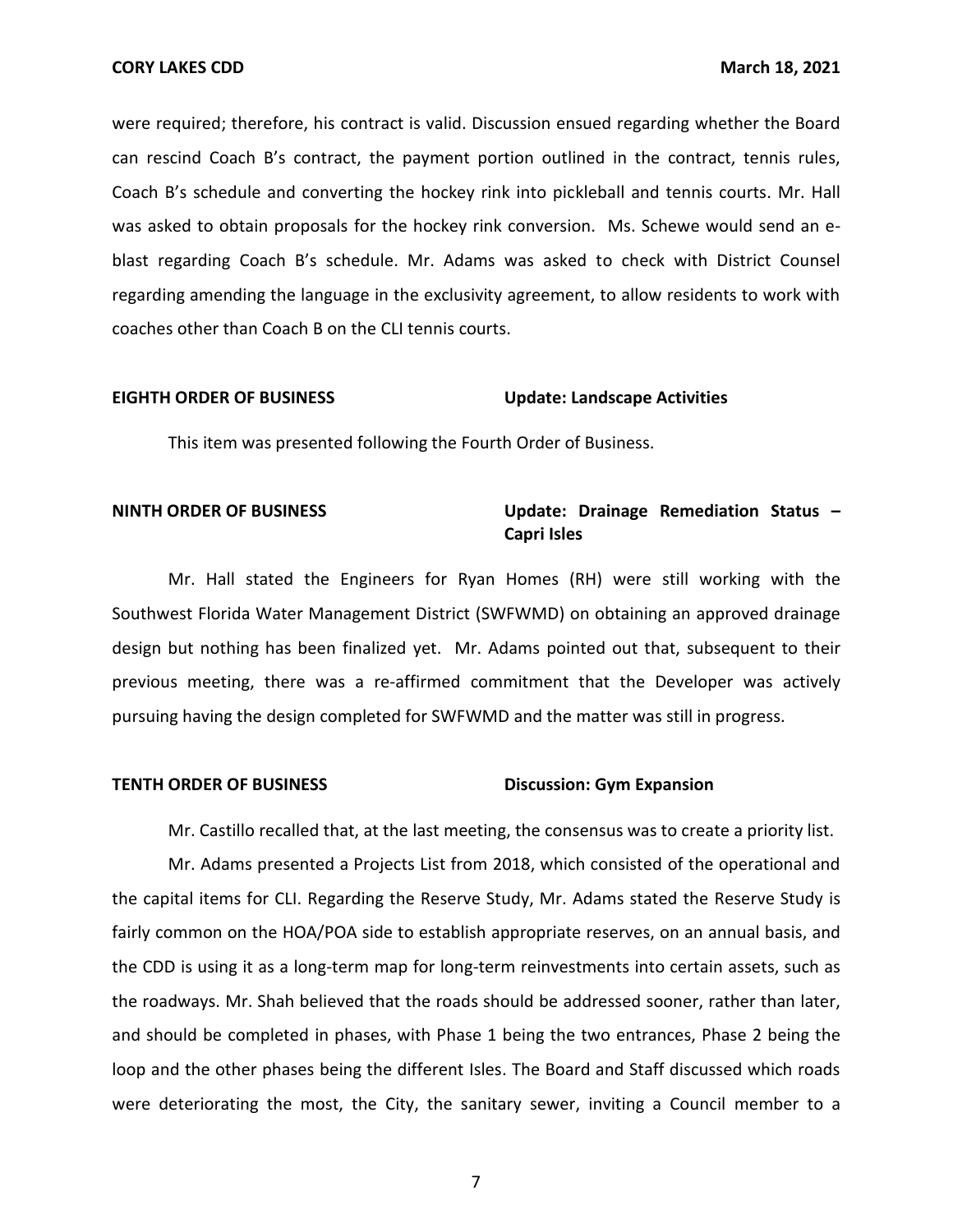holding town hall meetings and informing residents to call Management's offices with tax bill questions. Mr. Adams was asked to keep the gym expansion as a recurring agenda item. Ms. Schewe would write an article for The Islander to educate residents about the \$6,000 line item on their tax bills. meeting to discuss road repairs, the projects list, when to commence the roadway improvement project, the Series 2013 bonds, the gym expansion, surveying the community,

### **ELEVENTH ORDER OF BUSINESS Update: Sewer Manhole**

This item was previously addressed; no further discussion was needed.

# **TWELFTH ORDER OF BUSINESS CONSUMING METAL Update: Drainage Structure Repair**

 Mr. Hall stated Mr. Chang is trying to get a contract in place for the design build structure because some of the outflow structures in the drainage system are collapsing and no structure because some of the outflow structures in the drainage system are collapsing and no<br>longer functional. He discussed the islands on the lake, water inflow and outflow, the weir, current containment issues and SWFWMD's desire for the CDD to sign off on the project as soon as possible.

# **THIRTEENTH ORDER OF BUSINESS** Discussion/Update: Property by Lake at **Cross Creek Entrance**

Mr. Adams gave the following update:

 $\triangleright$  Direction from the Board regarding this property was needed.

 ➢ He conferred with Ms. Lisa Barrett, of Osceola Partners (OP), about OP purchasing or leasing the property, since they are the sole users of the parking lot, and learned that OP has very little interest in purchasing the property.

 of the lot because Mr. Thomason allowed OP to fund three streetlights that serve the area, as a part of their ongoing lease, power and maintenance of the poles for the Plaza. ➢ There was a handshake agreement between OP and Mr. Gene Thomason regarding use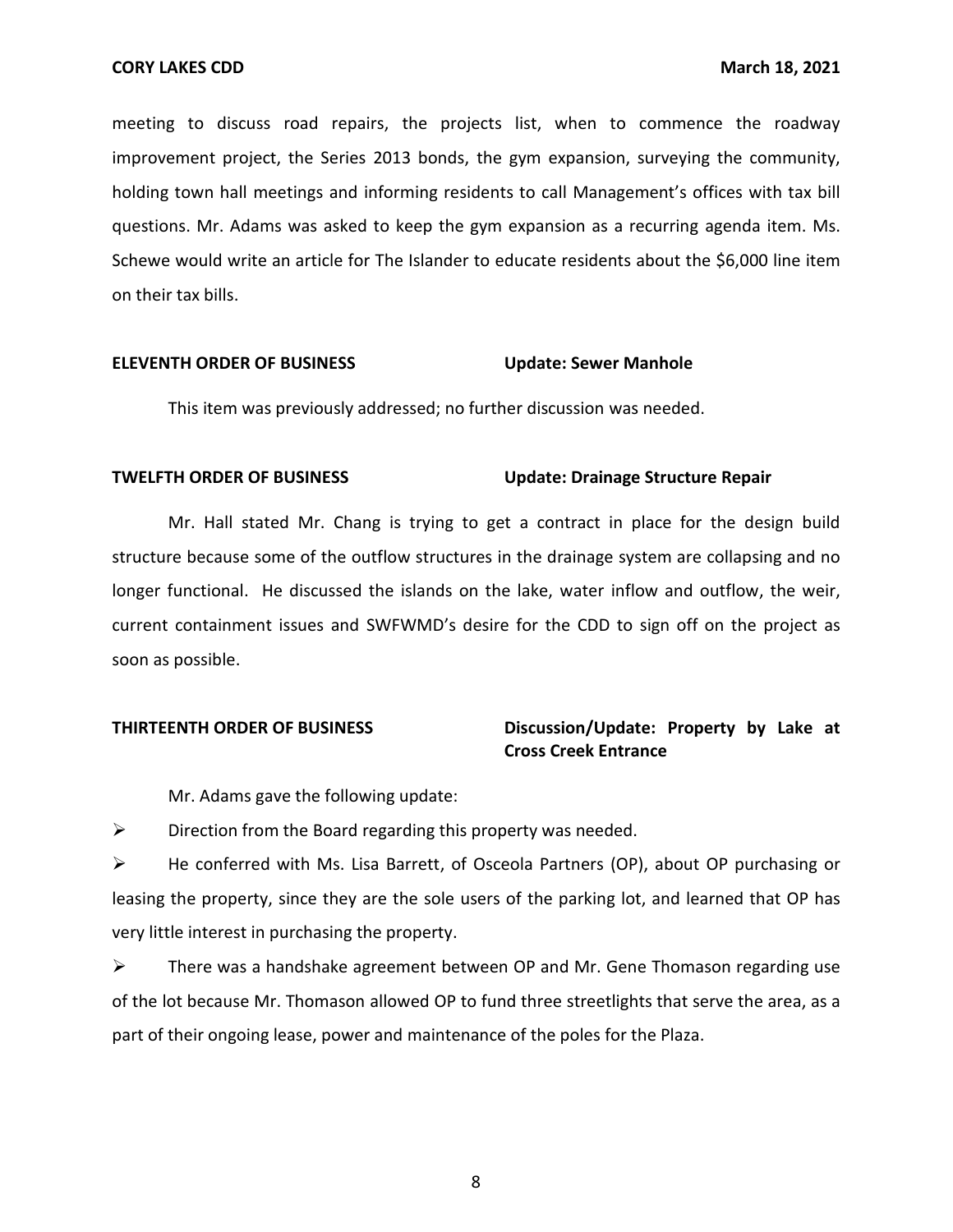Discussion ensued regarding how to proceed, appraising the property and whether to close off the property. Mr. Adams was asked to continue the dialogue with Ms. Barrett and report his findings.

# **FOURTEENTH ORDER OF BUSINESS Committee Reports**

### **A. Security**

Ms. Schewe stated Mr. Forbes' post was uploaded on the Sunshine Board.

- The LAF meeting minutes were included for informational purposes. **B. Landscape Aquascape Facilities**
- **C. Spirit Committee**

There being no report, the next item followed.

**D. POA Update/Report** 

There being no update or report, the next item followed.

# **FIFTEENTH ORDER OF BUSINESS**

**Sunshine Law Presentation** 

This item was deferred to the April meeting.

## **SIXTEENTH ORDER OF BUSINESS**

**Approval of Minutes** 

# **A. Board of Supervisors: February 18, 2021**

# **I. Summary of Motions**

The following change was made:

Insert "Sudheer Sara" to the list of attendees.

# **II. Staff Directives**

## **III. Regular Meeting**

The following changes were made:

Line 23: Insert "(via Zoom)" after "Sigona"

Line 31: Insert "Sudheer Sara"

Line 165: Change "Aarbor" to "Arbor"

Lines 188 and 189: Change "Board's consensus was that" to "Board discussed that"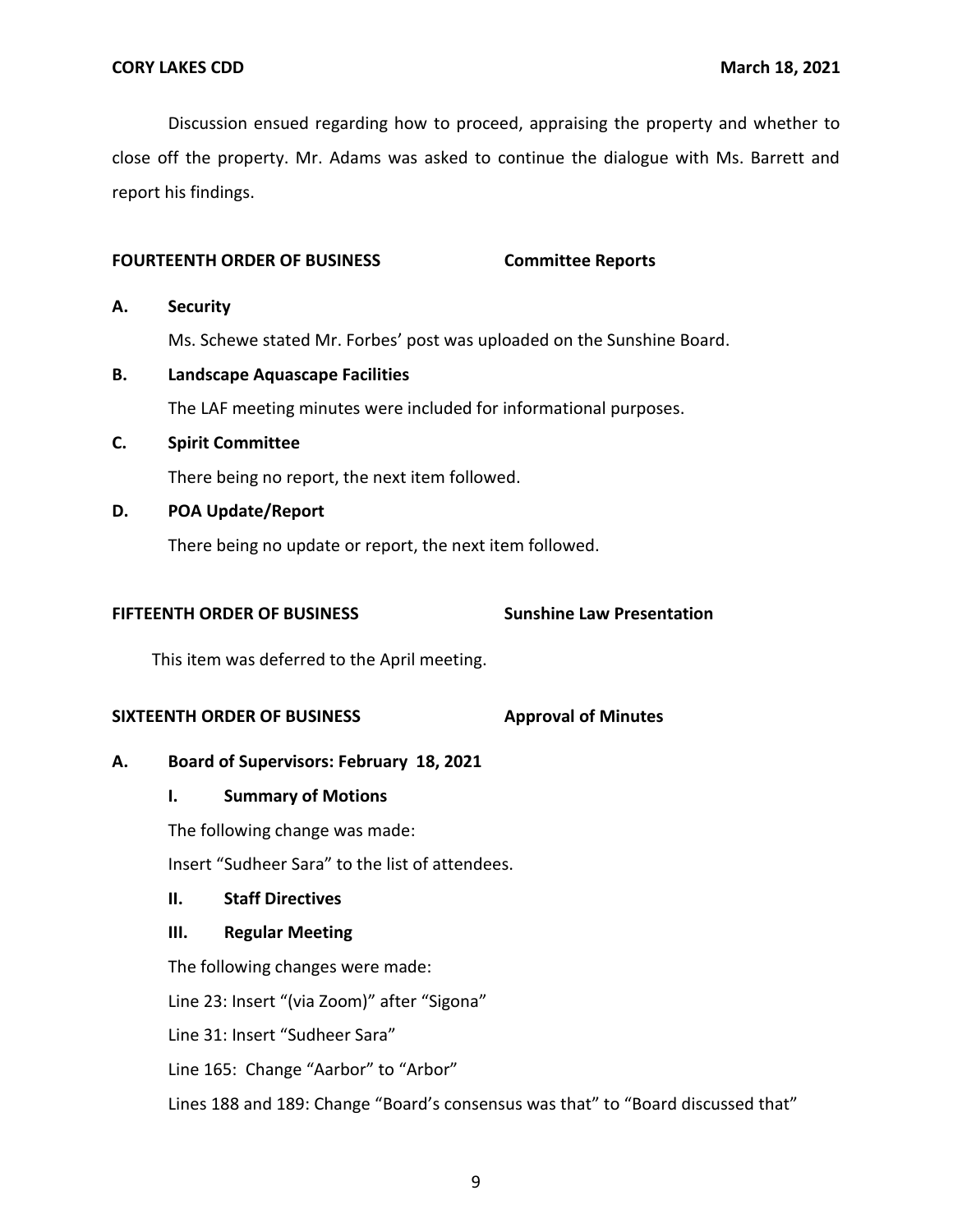Line 271: Change "Sadeed Shah" to "Sudheer Sara"

- **B. LAF Committee** 
	- **I. January 4, 2021**
	- **II. February 1, 2021**
	- **III. March 1, 2021**
- **C. Sunshine Board Online Workshop: February 19, 2021 to March 17, 2021** *(to be provided under separate cover)*
- **D. Other**

 **On MOTION by Mr. Castillo and seconded by Mr. Fontcha, with all in favor, the February 18, 2021 Board of Supervisors Staff Directives, as presented, Summary of Motions and Regular Meeting Minutes, as amended, the January 4, 2021, February 1, 2021 and March 1, 2021 LAF Committee Minutes and the February 19, 2021 to March 17, 2021 Sunshine Board Online Workshop, as presented, were approved.** 

#### **Acceptance Statements as of January 31, 2021 SEVENTEENTH ORDER OF BUSINESS Acceptance of Unaudited Financial**

 Mr. Adams presented the Unaudited Financial Statements as of January 31, 2021. Mr. Adams stated that the settlement check from Republic Services was received, deposited and would be reflected in the revenue section of the March Unaudited Financials. Mr. Hall stated there were no unexpected large expenditures that the Board should be made aware of. The financials were accepted.

## EIGHTEENTH ORDER OF BUSINESS Staff Reports

**A. District Engineer:** *Johnson Engineering, Inc.* 

There being no report, the next item followed.

**B. Office Administrator:** *Amanda Schewe*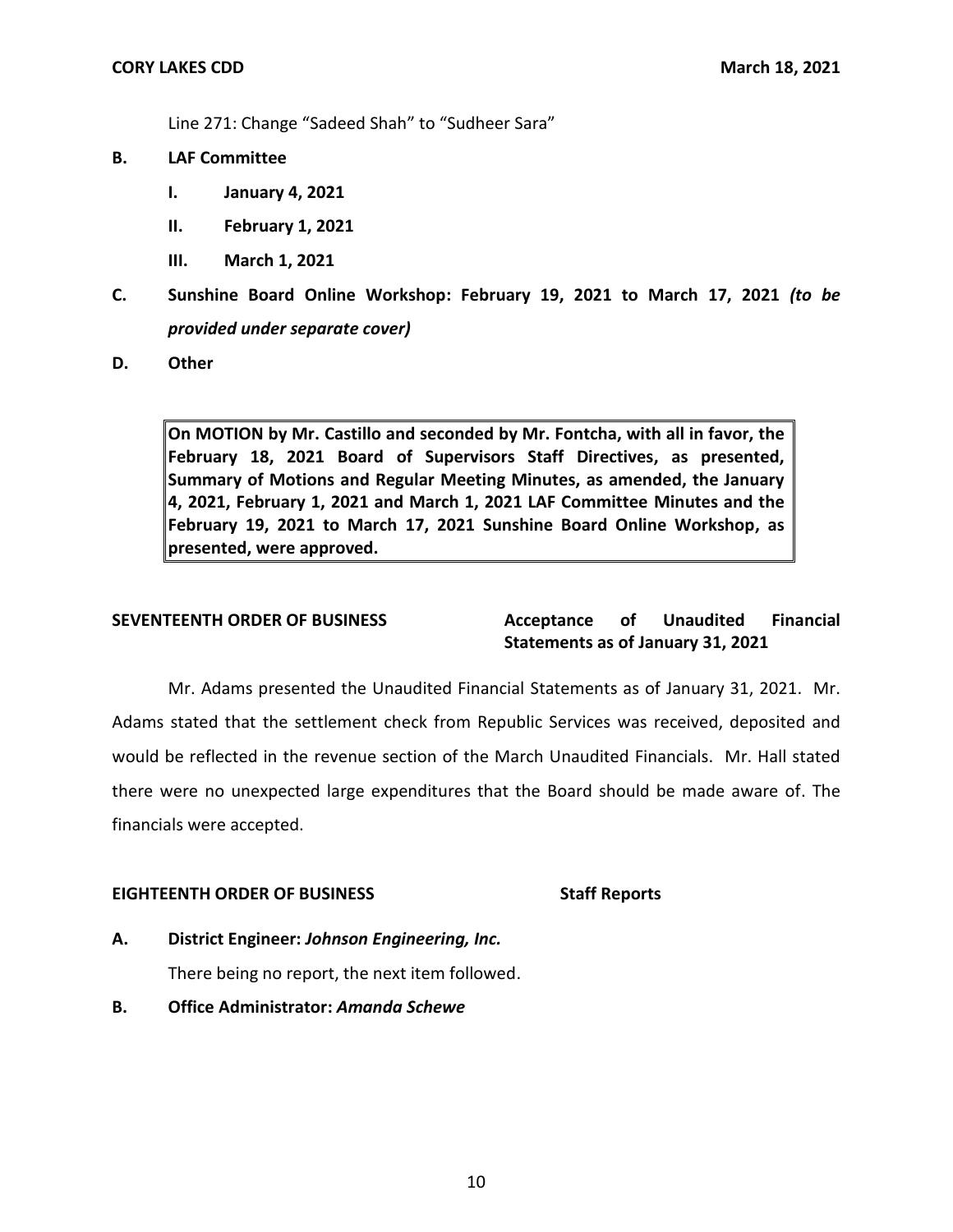Ms. Schewe presented the March Events Report and responded to questions regarding the furniture at the pool, Centers for Disease Control (CDC) cleaning guidelines, mask wearing and publicizing the food truck schedule.

# **C. Facilities Manager:** *John Hall*

 Mr. Hall presented the March Facilities Manager Report. He discussed the difference between pressure washing vendors and recommended Anthony's Tampa Bay Pressure Washing for the CDD's pressure washing needs. Mr. Adams responded to questions regarding funding sources. Asked if the vendor would also clean the gutters from Morris Bridge Road to Cory Lake Drive, Mr. Hall replied affirmatively.

 **On MOTION by Mr. Castillo and seconded by Mr. Shah, with all in favor, the Anthony's Tampa Bay Pressure Washing proposal, in the amount of [\\$14,269.30](https://14,269.30), was approved.** 

 pickleball, tennis and basketball courts. Mr. Hall was asked to obtain three additional bids and present them at the next meeting. Referencing a handout, Mr. Hall discussed estimates for resurfacing the hockey rink, the

# **D. District Manager:** *Wrathell, Hunt and Associates, LLC*

- **NEXT MEETING DATE: April 15, 2021 at 6:00 P.M.** 
	- o **QUORUM CHECK**

All Supervisors confirmed their attendance at the April 15, 2021 meeting.

# **NINETEENTH ORDER OF BUSINESS Other Business**

 Mr. Acoff asked about the new security guard uniforms. Mr. Hall stated there was no update.

# **TWENTIETH ORDER OF BUSINESS Public Comments** *(non-agenda items)*

There being no public comments, the next item followed.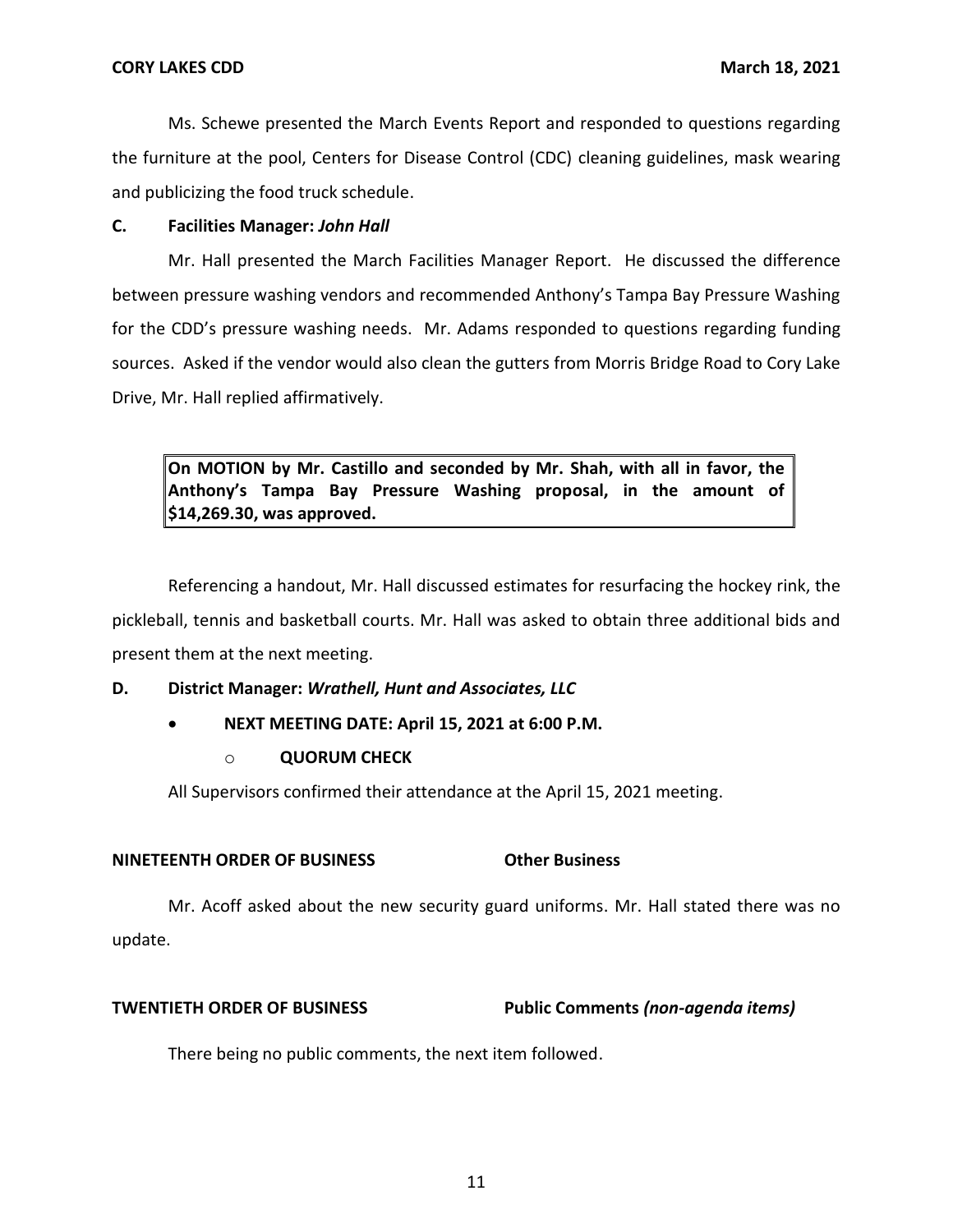### **CORY LAKES CDD March 18, 2021**

### **TWENTY-FIRST ORDER OF BUSINESS Supervisors' Requests**

 Mr. Shah asked about the recurring agenda items. Mr. Adams stated that the following change would be made on future agendas:

Change "Gym Expansion" to "Amenity & Infrastructure Expansion"

 Mr. Acoff inquired about the Board's intention regarding the Project List from the 2018 Survey. Per Mr. Castillo, Mr. Hall and Ms. Schewe would prepare updated To-Do Lists by the next meeting.

# **TWENTY-SECOND ORDER OF BUSINESS Adjournment**

There being no further business to discuss, the meeting adjourned at 10:37 p.m.

# [SIGNATURES APPEAR ON THE FOLLOWING PAGE]